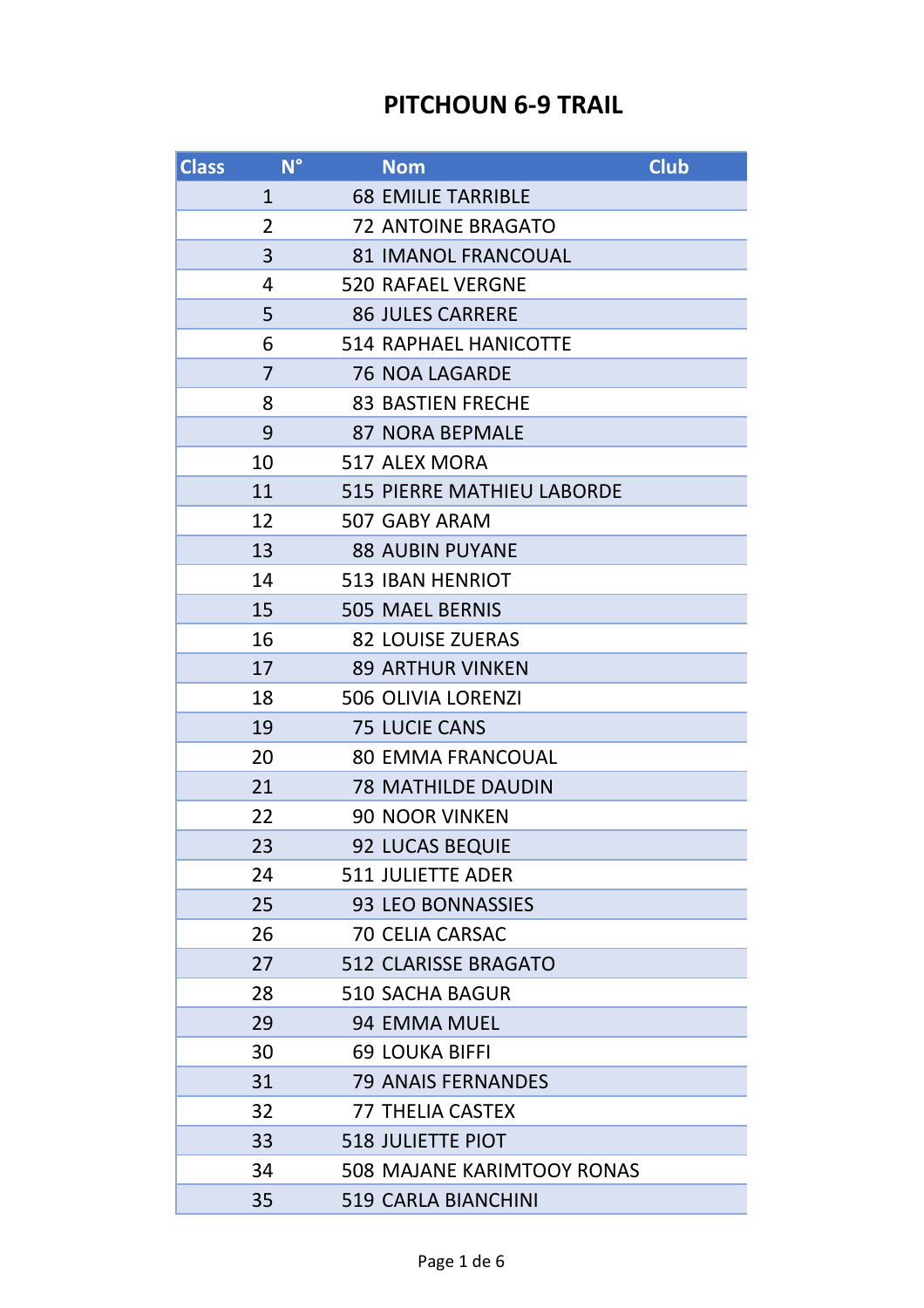| 36 | 516 LOANE BERNIS          |  |
|----|---------------------------|--|
| 37 | 509 GABRIEL AURION        |  |
| 38 | <b>67 KYLLIAN HUMBERT</b> |  |

## **PITCHOUN 10-11 TRAIL**

| <b>Class</b> |                | $N^{\circ}$ | <b>Nom</b>                       | <b>Club</b> |
|--------------|----------------|-------------|----------------------------------|-------------|
|              | $\mathbf{1}$   |             | <b>531 THOMAS DURANTE</b>        |             |
|              | $\overline{2}$ |             | <b>523 TRISTAN BARON</b>         |             |
|              | $\overline{3}$ |             | <b>528 MANON ARAM</b>            |             |
|              | $\overline{4}$ |             | <b>526 ROMANE SIMO</b>           |             |
|              | 5 <sup>1</sup> |             | 522 LENY ARAM                    |             |
|              | 6              |             | <b>536 JULES LACOURT</b>         |             |
|              | $\overline{7}$ |             | <b>540 AGATHE JULIA</b>          |             |
|              | 8              |             | <b>538 CELIA FERNANDES</b>       |             |
|              | 9              |             | <b>527 VALENTINE HANICOTTE</b>   |             |
|              | 10             |             | <b>535 MORGANE ESCALAS</b>       |             |
|              | 11             |             | <b>525 CHIARA BAGUR</b>          |             |
|              | 12             |             | <b>534 AMANDINE UFFERTE</b>      |             |
|              | 13             |             | <b>521 JUSTINE PRETO</b>         |             |
|              | 14             |             | <b>524 BAPTISTE AURIOU</b>       |             |
|              | 15             |             | <b>532 EMMA BIANCHINI</b>        |             |
|              | 16             |             | <b>66 JULIE TARRIBLE</b>         |             |
|              | 17             |             | <b>85 TITOUAN CASTET</b>         |             |
|              | 18             |             | <b>71 ERWAN FELIOT</b>           |             |
|              | 19             |             | <b>533 JESSICA CARATI</b>        |             |
|              | 20             |             | <b>530 JULIETTE SAINT MARTIN</b> |             |
|              | 21             |             | <b>539 BAPTISTE ZUERAS</b>       |             |
|              | 22             |             | <b>529 RAPHAEL LABORDE</b>       |             |
|              | 23             |             | <b>74 ELIAN CANS</b>             |             |
|              | 24             |             | <b>537 ETHAN CASTEX</b>          |             |

## **ADO 12-13 TRAIL**

|  | <b>545 THEO BRAUN</b> |  |
|--|-----------------------|--|